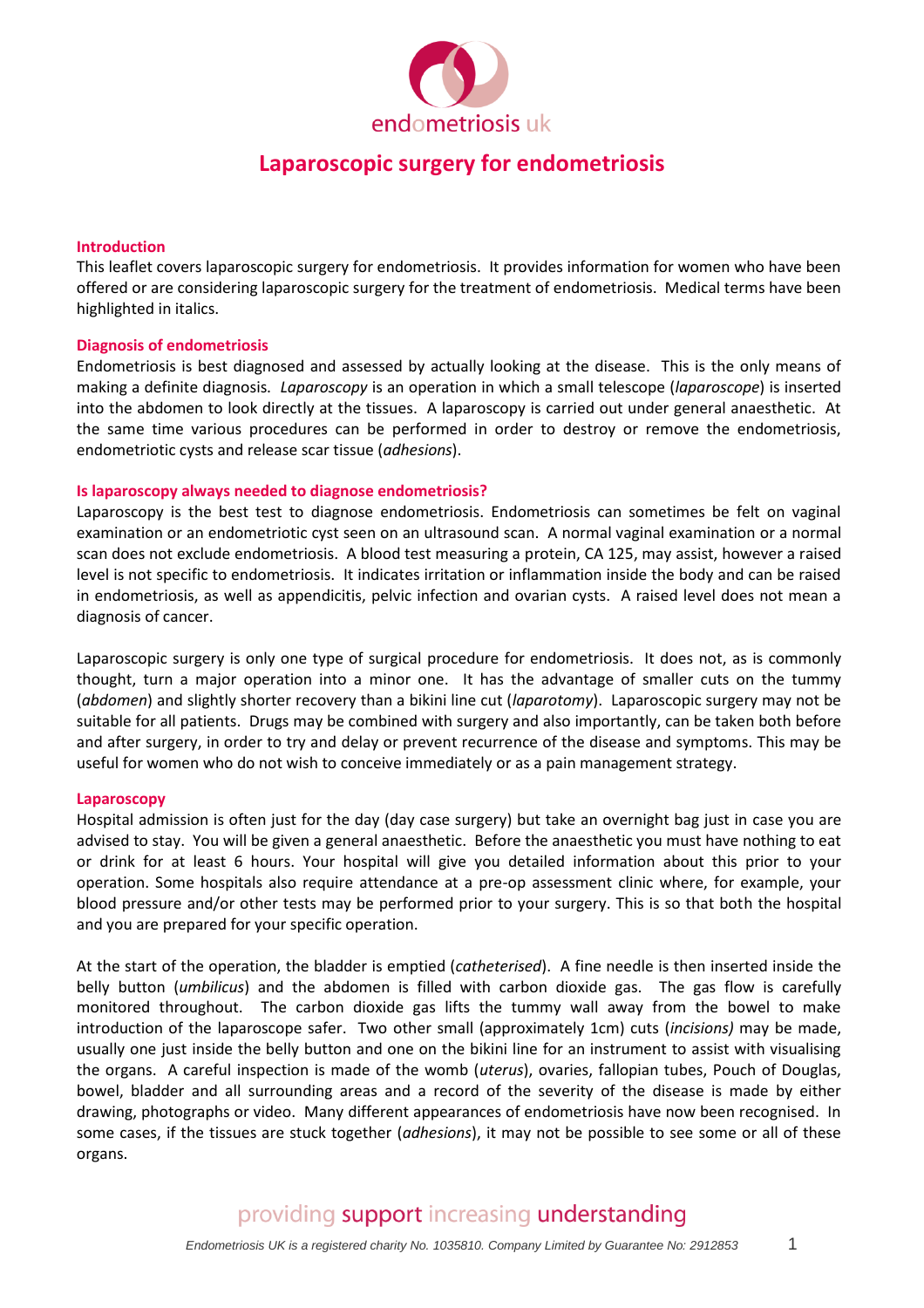

#### **Success rates of laparoscopic surgery**

Different rates are reported, but studies suggest a 62.5% improvement or resolution of pain at 6 months, with 55% still improved at 12 months. Failure to respond to surgical treatment may be due to incomplete removal or destruction of the disease or because of recurrence. If endometriosis is severe and affecting other organs such as the bowel, it may not always be possible to remove all of the endometriosis during one laparoscopy, as occasionally other consultants (e.g. colorectal surgeon, urologist) may need to be present.

The recurrence rate of endometriosis is unpredictable, but is generally reported to be in the range of 5-20% per year. Women wishing to get pregnant should start trying as soon as possible after surgery. Women wishing to defer conception should consider medical or drug treatment e.g. continuous combined contraceptive pill, continuous progestogen therapy, or the Mirena coil, in order to try and prevent or delay recurrence.

### **Laparoscopic surgery techniques**

Research has shown that laparoscopic surgery can improve the chance of pregnancy and reduce pain. For surgery to treat endometriosis, one or two further small incisions may be made on the abdomen. This is for the introduction of other instruments required for holding tissues, destroying or removing endometriosis, washing/cooling tissues, sucking out smoke, blood and/or washing fluid. At the end of the operation, the small cuts will be closed with a stitch, tape or glue. The stitches will either dissolve or can be removed after a few days.

The aim of the surgery is to:

- destroy or remove areas of endometriosis
- destroy or remove ovarian endometriotic cysts, by cutting away or excising the cyst wall (*capsule*) or opening the cyst, draining the chocolate fluid and destroying the capsule
- divide adhesions to free tissues or improve fertility

There are now a number of different techniques used by surgeons treating endometriosis. The type of surgery chosen by your specialist will depend on their training, experience, equipment and your disease. What treatment can and should be carried out will be discussed with you before your operation. Not all techniques are available at all hospitals.

### **Laser ablation/excision**

The word laser stands for Light Amplification by Stimulated Emission of Radiation i.e. a thin beam of concentrated light that is an intense energy beam and burns tissues. There are different types of lasers including carbon dioxide, KTP, Yag, Argon, Diode. The laser is very precise, is able to access difficult areas and produces less damage to surrounding tissues. It seals blood vessels and can therefore minimise bleeding.

#### **Electrocoagulation/Diathermy**

This is the use of electrical heat as used in general surgery. It can be used to destroy and remove endometriosis, as well as control bleeding.

#### **Excision Surgery**

This involves actually cutting out areas of endometriosis using either scissors or lasers.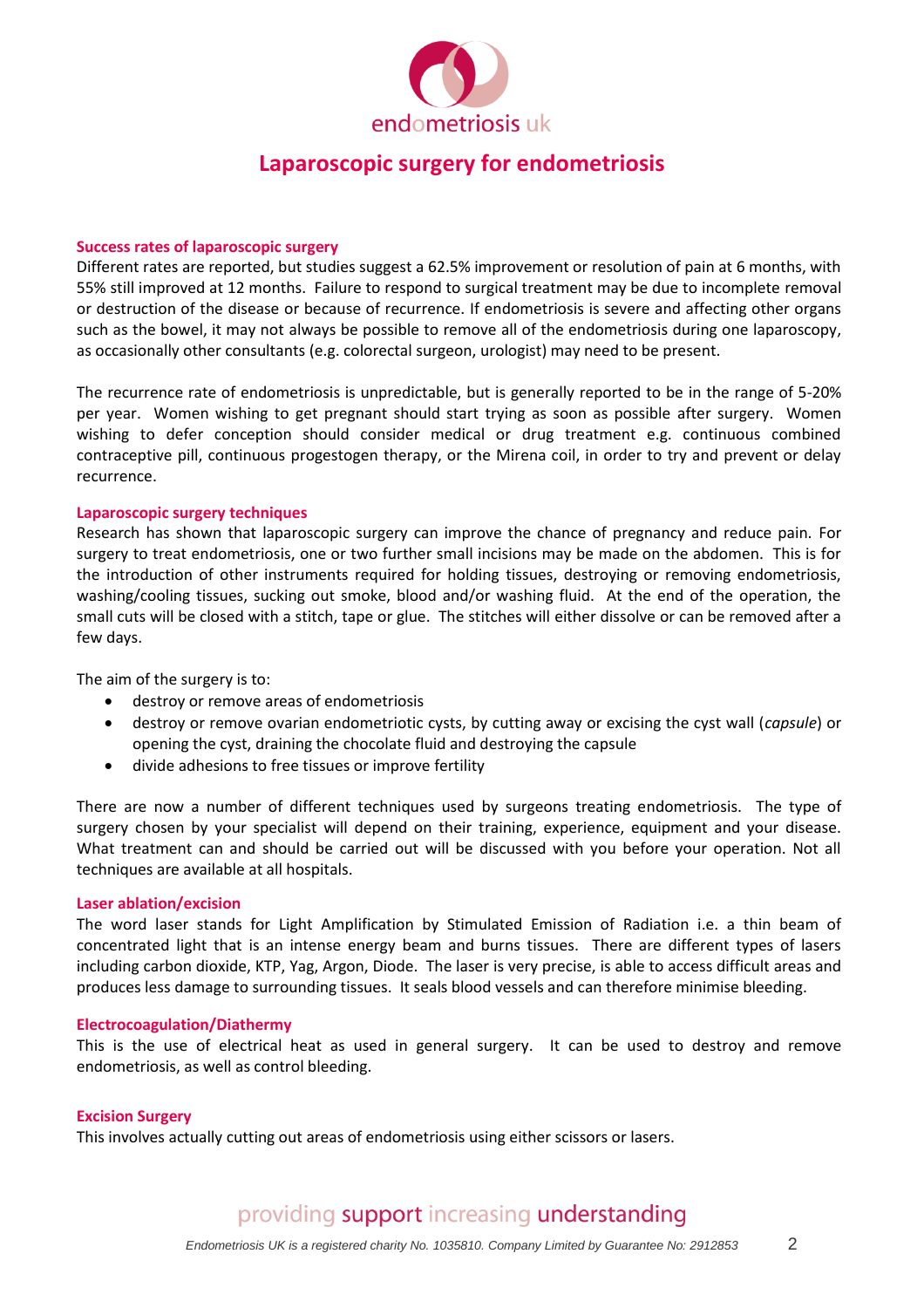

### **Helica Thermal Coagulator**

This uses Helium gas and a small electric current to dry out endometriosis using a process called *fulguration*.

### **Harmonic Scalpel/CUSA** (cavitron ultrasonic surgical aspirator)

These are devices with a vibration tip and can be used in the treatment of endometriosis.

### **Risks of laparoscopy and laparoscopic surgery**

Laparoscopic surgery does not convert a major operation into a minor one. The surgery is still considered major, but the recovery time is quicker, because of the smaller incisions.

Although laparoscopy & laparoscopic surgery are regularly and frequently performed, there are risks attached. Most of these are minor, but others are more serious. Any situation where it is not safe to continue with laparoscopic surgery requires the operation to be changed to 'open surgery' (*laparotomy*). Out of every 1,000 women undergoing diagnostic laparoscopy, three will require laparotomy to repair injury. This means any woman undergoing laparoscopic surgery should understand that it is possible to awake after the operation with a larger *incision* on her tummy. In this situation, which may be life-threatening, it will not be possible to wake the patient up to discuss the options. Clearly, recovery from a more major operation will take longer, with possibly up to a week in hospital and 6-8 weeks recovery at home.

Other rare complications include failure to gain entry into the body (*abdominal*) cavity and failure to identify disease.

| Infection (stitches or bladder (cystitis))     | 1 in 20 women     |
|------------------------------------------------|-------------------|
| Bruise (wound haematoma)                       | 1 in 20 women     |
| Perforation of the uterus                      | 1 in 200 women    |
| Bleeding inside the tummy (haemorrhage)        | 1 in 200 women    |
| Clot in a vein of the leg or lung (thrombosis) | 1 in 200 women    |
| <b>Bladder perforation</b>                     | 1 in 200 women    |
| <b>Bowel perforation</b>                       | 1 in 250 women    |
| Damage to a major blood vessel                 | 1 in 500 women    |
| Death                                          | 1 in 12,000 women |

One in every 12,000 women undergoing diagnostic laparoscopy dies as a result of complications. Surgery is more difficult, and therefore more risky, in women who are overweight or who have abdominal scars from previous surgery. Furthermore, obesity can limit the type of surgery performed and its effectiveness.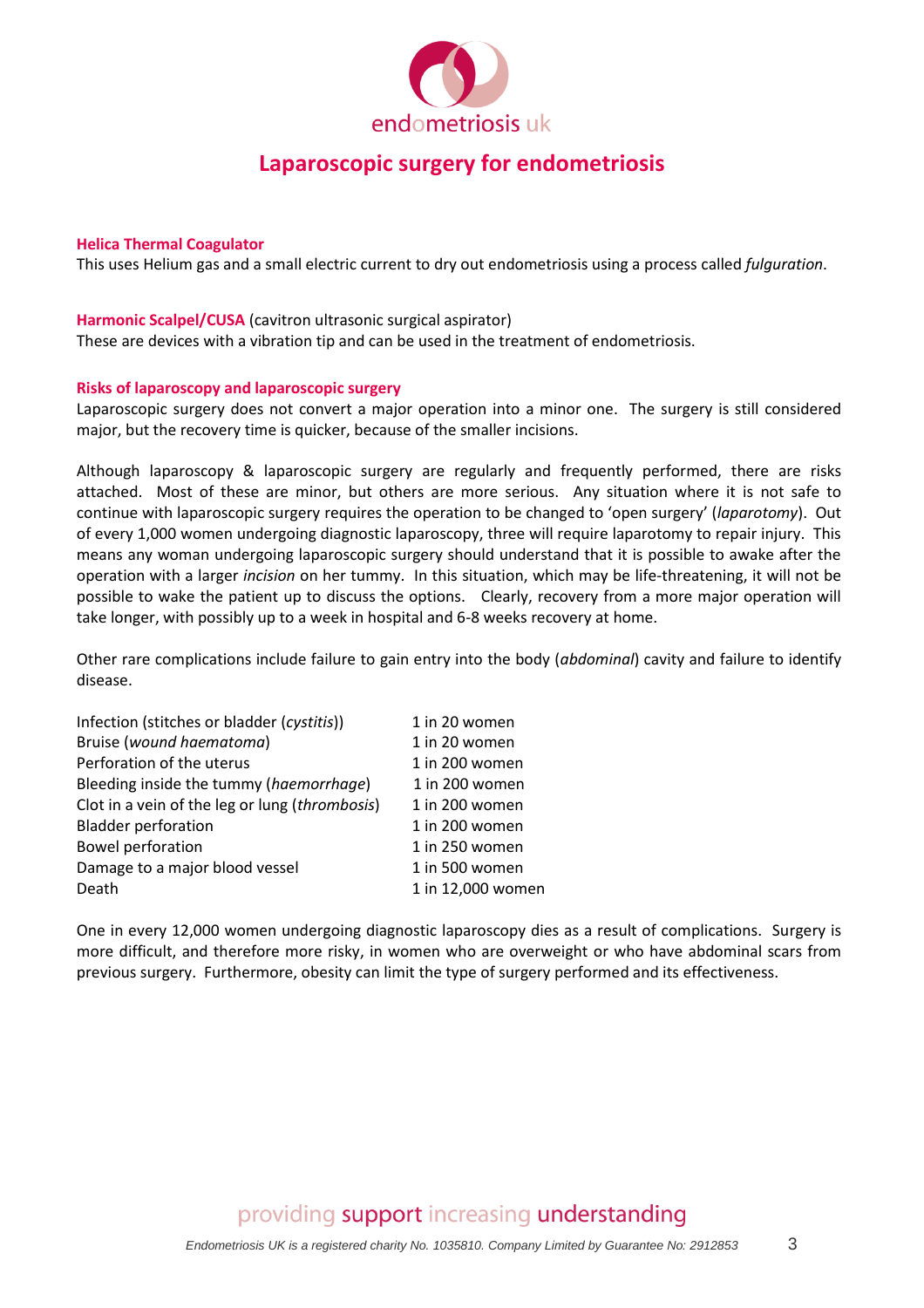

### **After the operation**

The anaesthetic finishes as soon as the operation is completed and waking occurs quickly. The anaesthetist will have given painkillers, so that they are already working when you wake up.

You will feel sore around the incisions and sometimes have a period-like pelvic pain. There may be some swelling or bruising around the wounds. The carbon dioxide gas is removed, but may cause a feeling of bloating and referred discomfort in your ribs and shoulders. This is normal and will disappear over a few days as the gas slowly reabsorbs. The discomfort can be relieved by painkillers. Fluid may be left inside the abdomen to prevent the formation of adhesions (and will be absorbed and removed over the following 48 hours). You may feel sick (*nausea*) or even be sick (*vomit*). This can be countered with an anti-sickness injection. It is important that you tell the nurses if you are experiencing any pain or nausea so that they can make you comfortable as quickly as possible.

Some patients feel well enough to go home the same day, but this will also depend on the extent of the surgery. Sometimes patients may be advised to stay overnight. It is essential to be accompanied home and to avoid driving or operating machinery for 48 hours. The time required off work will depend on the amount of surgery performed and should be discussed with your doctor but will usually be about 2 weeks. If more extensive work is undertaken during the laparoscopy, you may need more time off work. Also, the rate of recovery varies from one person to the next so you need to be guided by how you feel as well as the advice of your doctors.

At home you can take painkillers such as paracetamol if needed. Some patients may be given a course of antibiotic tablets to take home. Slight bleeding from the vagina is normal and is nothing to worry about. You can have intercourse again as soon as you are comfortable. The cuts should be kept clean and dried carefully after a bath or shower. Occasionally, wounds can become infected; if the cuts become red and inflamed or there is an unusual discharge, you should contact your GP or practice nurse for advice.

Sometimes you may receive prescription painkillers after surgery; if you are prescribed medication containing codeine, this can cause constipation so you need to take extra care to eat a well-balanced high fibre diet. You should discuss any concerns about this with your GP.

It is normal to feel sore after the operation. You should start to feel better within two weeks although this may take longer depending on the amount of work undertaken during surgery. It may take up to six months to feel the full benefit from the surgery.

### **Reasons to contact the ward or your GP after laparoscopic surgery**

- Severe pain or fever after going home
- Nausea or vomiting
- Increased bleeding from the cuts
- One or more of the cuts become painful
- Smelly vaginal discharge
- Smelly discharge from the cuts